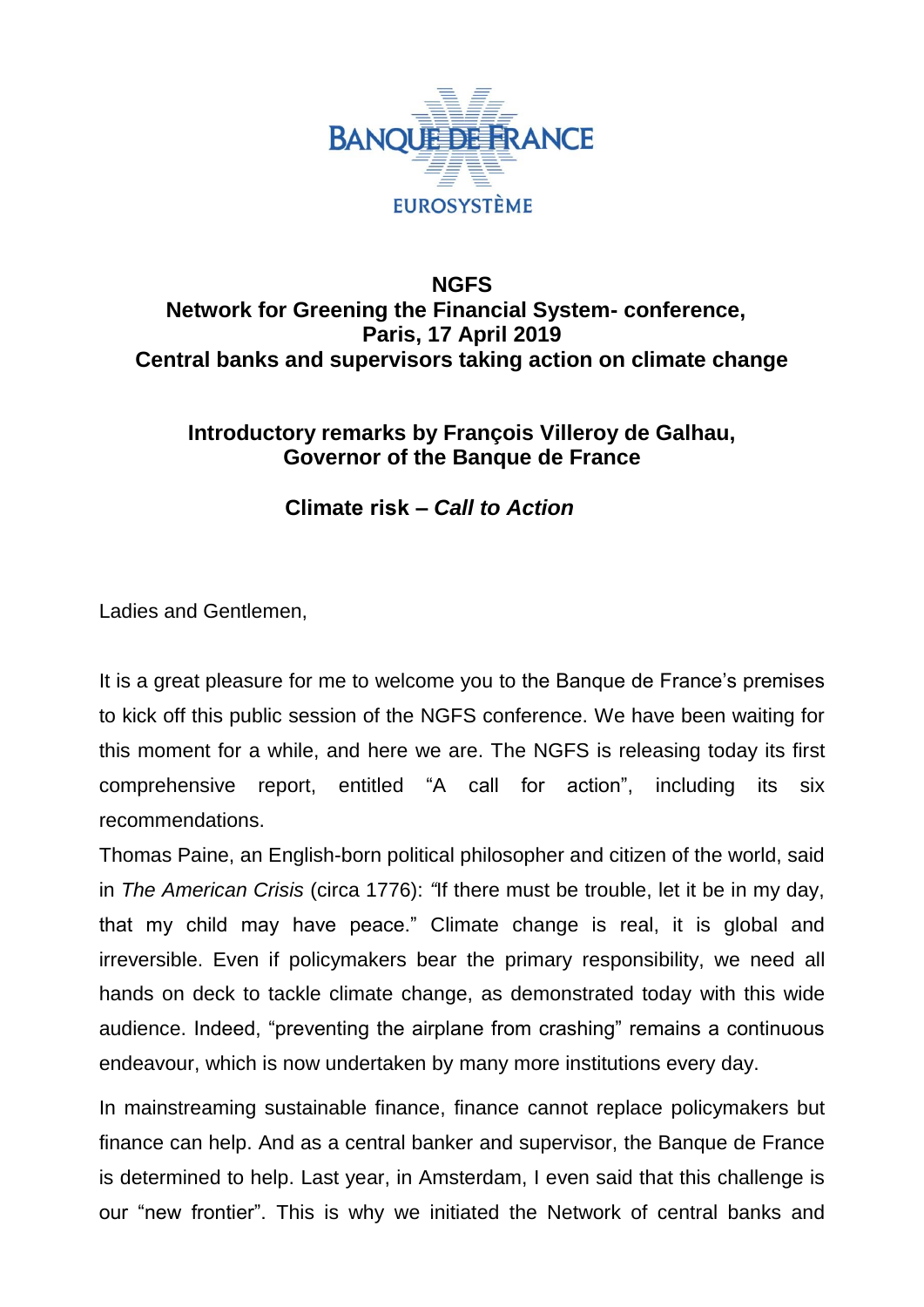supervisors for Greening the Financial System (NGFS), during the One Planet Summit on December 2017. And, in 16 months, our club of the willing has increased almost fivefold, from 8 founding members to over 40 members and observers with its Chair Frank Elderson and the Banque de France as Secretariat. We are now represented on the five continents; NGFS members' jurisdictions cover 44% of global GDP and 45% of greenhouse gas emissions. We collectively supervise two-thirds of systemic financial institutions, banks and insurers alike. What appears obvious to most of us today was not previously set in stone.

With our global effort to ensure that the Paris Agreement produces results, the NGFS' first "A call for action" report has the potential to lever the financial system and I hope that it will pave the way for a "paradigm shift" in the wider community of central bankers.

In my remarks today, I will (i) take stock of central bankers and supervisors' achievements towards tackling climate change, which are significant and (ii) discuss four important tasks that still lie ahead.

# **I. Central banks and supervisors are promptly moving ahead regarding the snapshot of risks**

In its first progress report, released in Bali in October 2018, the NGFS unanimously concluded that "*climate-related risks are a source of financial risks. It is therefore within the mandates of Central Banks and Supervisors to ensure the financial system is resilient to these risks*." So what do we do?

#### *a. Integrating climate-related risks into micro-supervision*

This is an ambitious but complex task, on which progress has been made in many countries. Looking at the potential courses of action for supervisors, I believe that our main priority should be the disclosure of existing exposures in the financial sector, what I usually call "the snapshot of risks". A number of supervisors have paved the way, including the DNB, the Bank of England/PRA and the French supervisory authority (ACPR). The ACPR published last week a second report on the exposures of French banks and insurers to climate risks. This report gives a clearer view on climate risks and opportunities: asset exposures of financial firms to physical risks remains non-material in France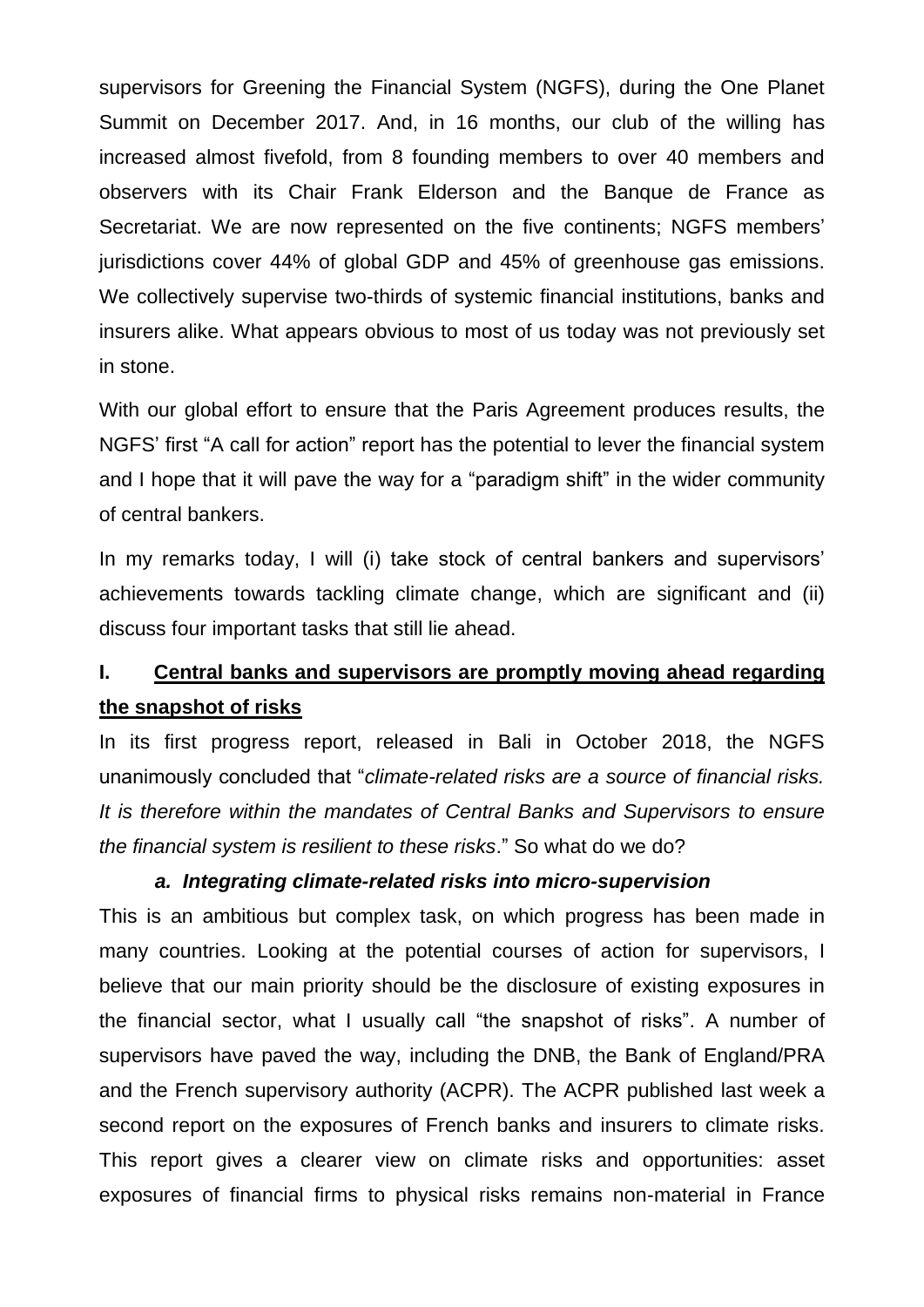thanks to investments in very low risk zones; banks' exposures to transitionrelated risks were slightly reduced between 2015 and 2017 and now represent roughly 12% of credit risk's exposures at default. Our supervisor also has a clearer view on the blind spots in the risk management framework, which must be addressed: executive bodies are committed to embracing further climate risks at the highest level of decision-making but the degree of implication across the French financial sector is still heterogeneous; the granularity of the analysis provided by banks and insurance companies is not sufficient.

This step should be widely promoted among NGFS members, who, I believe, need to leverage best practices throughout its membership. I therefore very much welcome the supervisory handbook that will be prepared as a NGFS technical deliverable for 2019-20.

*b. Integrating sustainability factors into own-portfolio management* Central banks must send the right signal and lead by example in their investment and disclosure policies. The DNB has signed up to the UN Principles for Responsible Investment. Norges Bank, which manages the Norwegian sovereign wealth fund, has advocated a diversification of the portfolio and is implementing a divestment strategy dedicated to selling off some oil and gas stocks. We, at the Banque de France, adopted in March last year a Charter on Responsible Investment for the management of our own funds and our pension portfolios: this means allocating them to socially and environmentally responsible investment funds. With respect to disclosure, in March 2019 we were the first central bank to publish our climate-related risks' exposures. We are also working to further align our reporting with a TCFD-like approach that would fit the specificities of central banks. We trust our experience will be useful to the NGFS membership in defining some best practices as far ESG investment for central banks is concerned.

We can be proud of what we have achieved in 16 months, but it is "time to roll up our sleeves": the merciless perspective of a more than 2°C world requires us to strive to do better and to do it now. Developing practical solutions now tops the agenda of the NGFS "Season 2".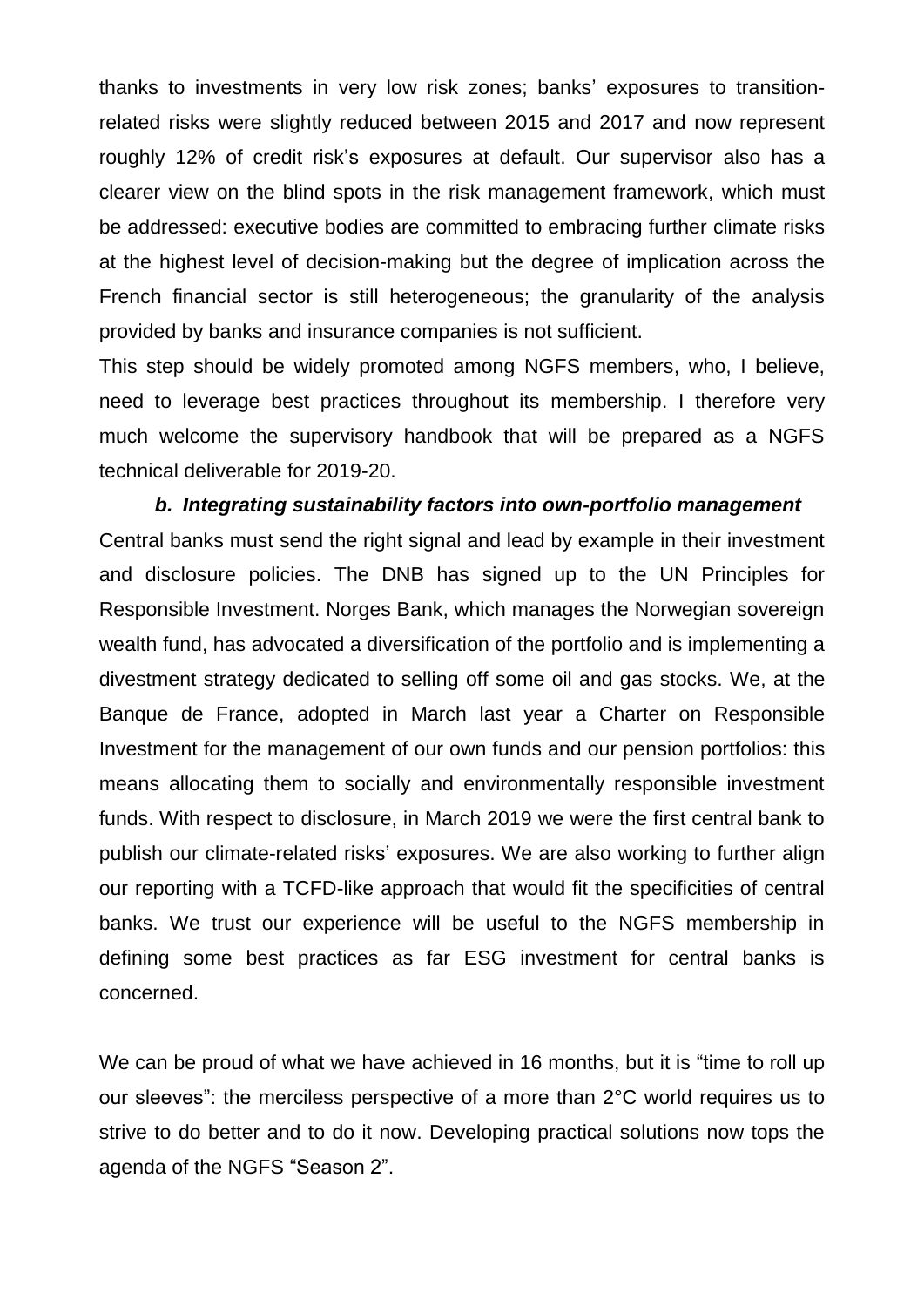#### **II. The road ahead for central banks/supervisors and other players too**

#### *a. Disclosures and taxonomies, two faces of the same coin*

We are currently facing a chicken and egg dilemma. In order to bridge the data gaps, we must rely on enhanced disclosures that need to be built on sound taxonomies. But we need some data to set out a proper taxonomy!

It is time to follow the path set by the TCFD on one side and the European Commission on the other to address all issues at the same time. It means working jointly on disclosures and taxonomies. It will notably help to enhance the quality of disclosure and, ultimately, its relevance in internalising the current climate change externality for all firms.

We will then be in a position to move gradually towards compulsory transparency based on a "comply or explain" principle, such as that of Article 173 of the French Energy Transition Law that could usefully serve as a reference.

# *b. Integrating climate-related risks into financial stability monitoring* Substantial work remains to be done to achieve "the video of risks". Our feeling is that risk premia do not currently appropriately reflect climate risks. And therefore I believe that we, as central banks and supervisors, must push for a forward

looking vision of the impacts of climate risks. In order to properly size the financial effects of climate change, our goal is clear: we should be able to design some comprehensive climate stress tests.

What does it mean in practice? The snapshot of risks provides information on exposures. But achieving a forward looking scenario analysis implies bringing together three "bricks":

- A handful of severe enough but realistic transition path scenarios all the way to 2050. The NGFS is working on those and plan to publish some technical papers soon.
- Macroeconomic assumptions to capture the impact of climate change on macroeconomic variables (productivity, inflation, unemployment, etc.)
- The direct and indirect exposures of the financial system to climate risks. Here of course, disclosure can help.

We are not there yet, climate risk analysis needs to rely on new methodological tools in order to deal with challenges related to long-run impacts, accounting for technological change and shifts in political priorities and social behaviour for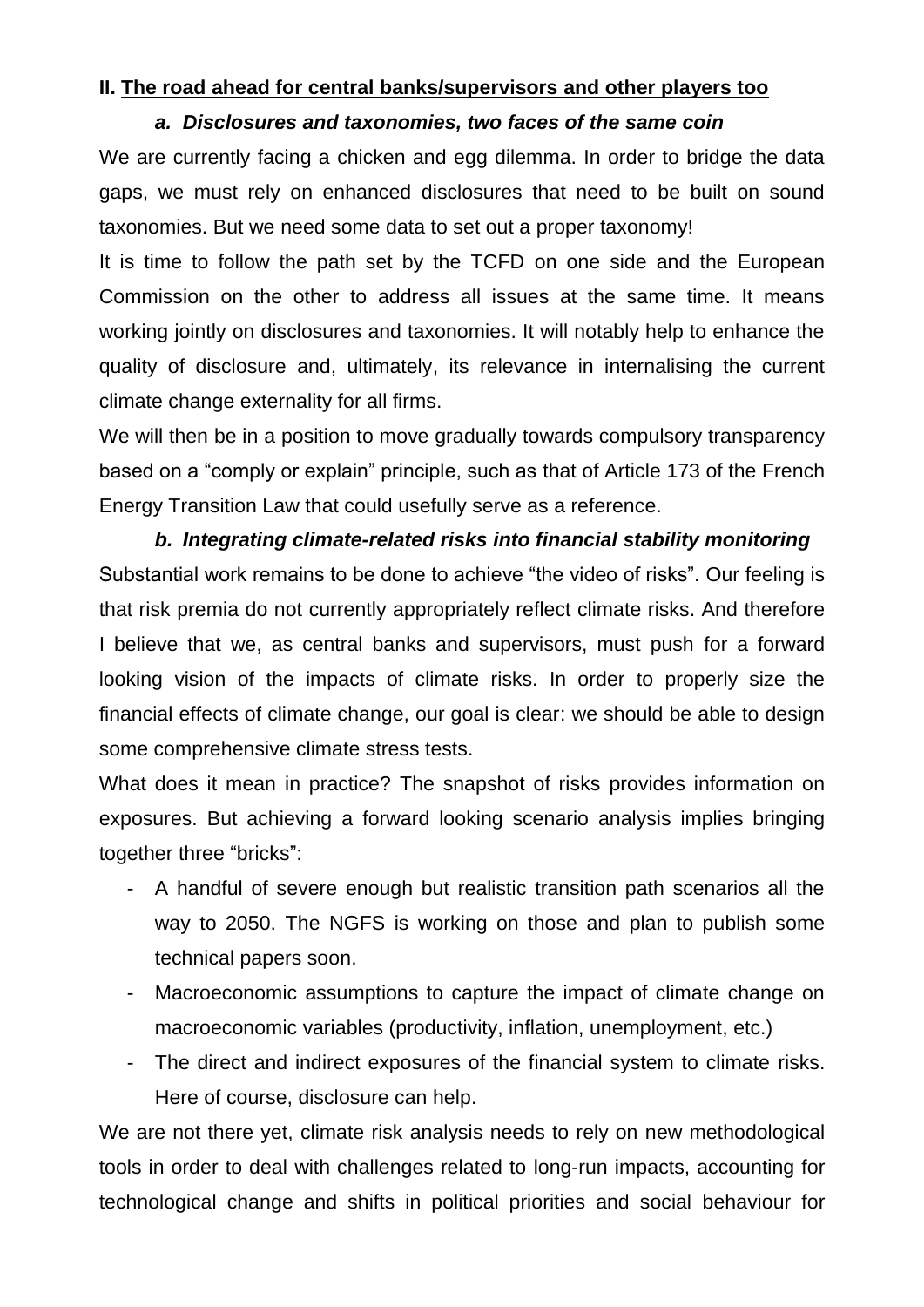instance, non-homogeneity and non-linearity of impacts, and irreversibility of effects. We need to look beyond the standard one-year horizon for default probabilities that does not fit the climate agenda.

#### *c. The green economy is still in its infancy and needs to mature*

As time goes by and our ability to achieve a 1.5 to 2°C scenario is seriously challenged, the amount needed to finance the transition is increasing steadily. The demand for green assets is high, but the supply of green assets fails to keep up. This quantitative challenge to match demand is linked to the massive investment required to promote further development of technologies and to accompany shifts in social behaviour. The amounts at stake vary, but as an illustration, the last Intergovernmental Panel on Climate Change (IPCC) report, published last October, estimates that until 2050, the energy-related mitigation investments to limit warming to 1.5°C amount to USD 900 billion per year whereas climate-aligned bonds issued in 2018 reached USD 149 billion. Green financing requires an innovation-friendly framework: green loans, green securitisation, green covered bonds, green derivatives, green crowdfunding platforms and green private equity should all be promoted, keeping in sight our heading, which is preserving financial stability. The work of the Technical Expert Group on Sustainable Finance of the European Commission on green bond labels and sustainable benchmarks should be well understood as a game changer by the financial system: green finance should definitely mature, upgrade its professional standards and be "greenwashing proof".

Green finance has actually the ability to be a powerful transformational force but there will be no transition to a low-carbon future without further engagement from corporates, from large companies to SMEs. Financial institutions can provide a trickle-down effect, thanks to comprehensive  $CO<sub>2</sub>$  disclosures or divestment strategies. But the real economy must embrace the transition on its own. Once again, appropriate public policies, like a credible carbon price, will set the proper incentives.

#### *d. Further developing the climate agenda in an inclusive manner*

Climate change will trigger strong distributive effects: agriculture in Sweden might benefit from an increase in global mean surface temperature while 145 million